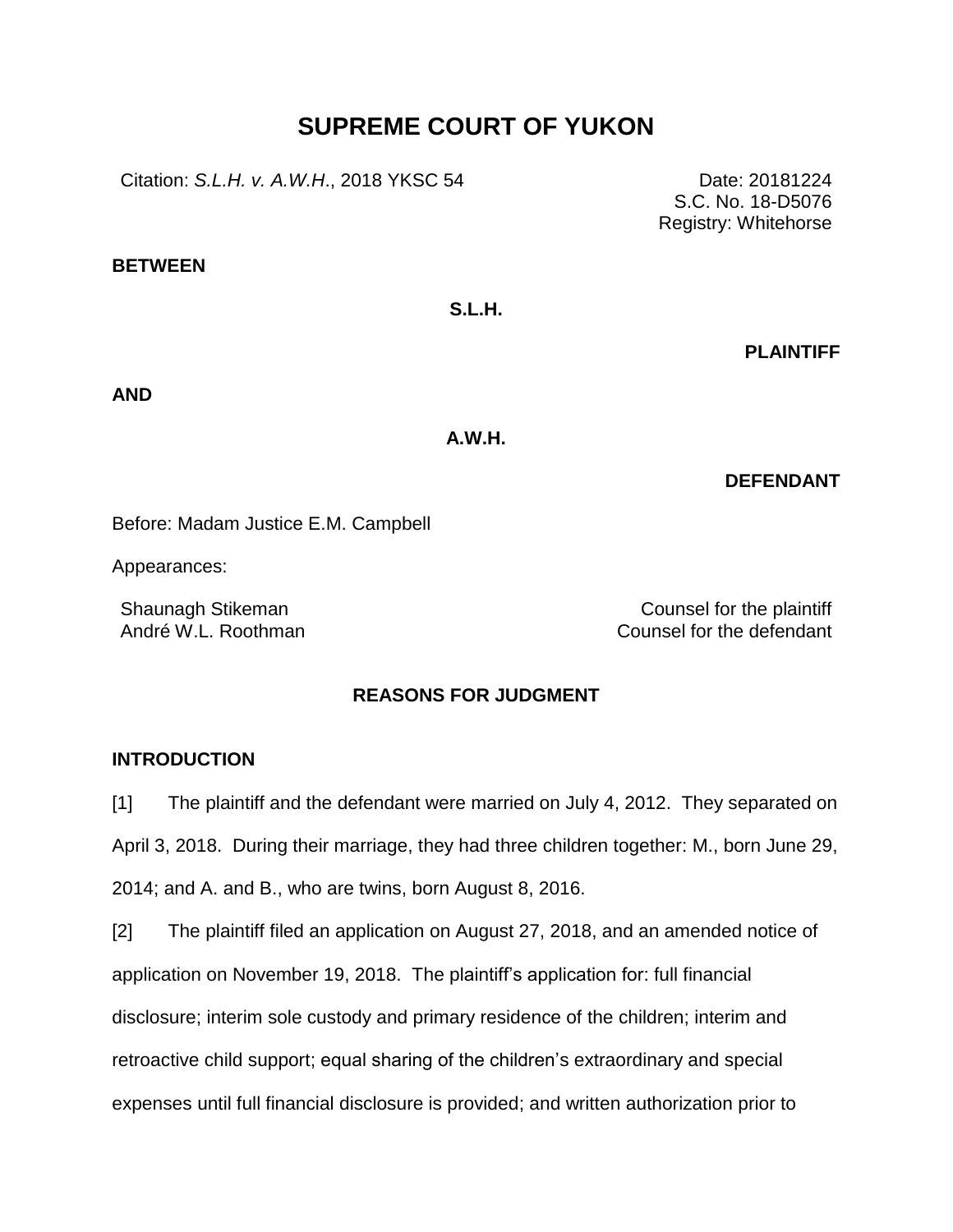travelling outside the Yukon with the children, proceeded before me on December 7, 2018.

[3] At the outset of the hearing, counsel for the parties advised that the plaintiff and the defendant had agreed that prior written authorization from the other parent, or an order of the court, was required prior to travelling outside the Yukon with the children. Everything else remained at issue.

[4] The parties' submissions on full financial disclosure and costs, for that specific issue, took the better part of the time originally set aside for the hearing of the plaintiff's application. The matter was adjourned to the afternoon. When court reconvened in the afternoon, I ordered further financial disclosure from the defendant and reserved my decision on costs, on that specific issue, until the end of the hearing of the other aspects of the plaintiff's application. Considering the lack of time to address the other aspects of the plaintiff's application, which had been set to proceed on December 7, the plaintiff suggested that the order made by Justice Mahoney on September 20, 2018, regarding the care and residence of the children, remain in place until the continuation of the hearing at a future date. Under the three-week rotating schedule set by Justice Mahoney, the plaintiff has the three children in her care for 17 out of 21 nights. The plaintiff suggested that the issue of interim and retroactive child support as well as interim sharing of special and extraordinary expenses proceed on that basis. After hearing from counsel for the defendant, I agreed that the plaintiff's suggestion was the appropriate way to move forward considering the limited amount of court time remaining that day.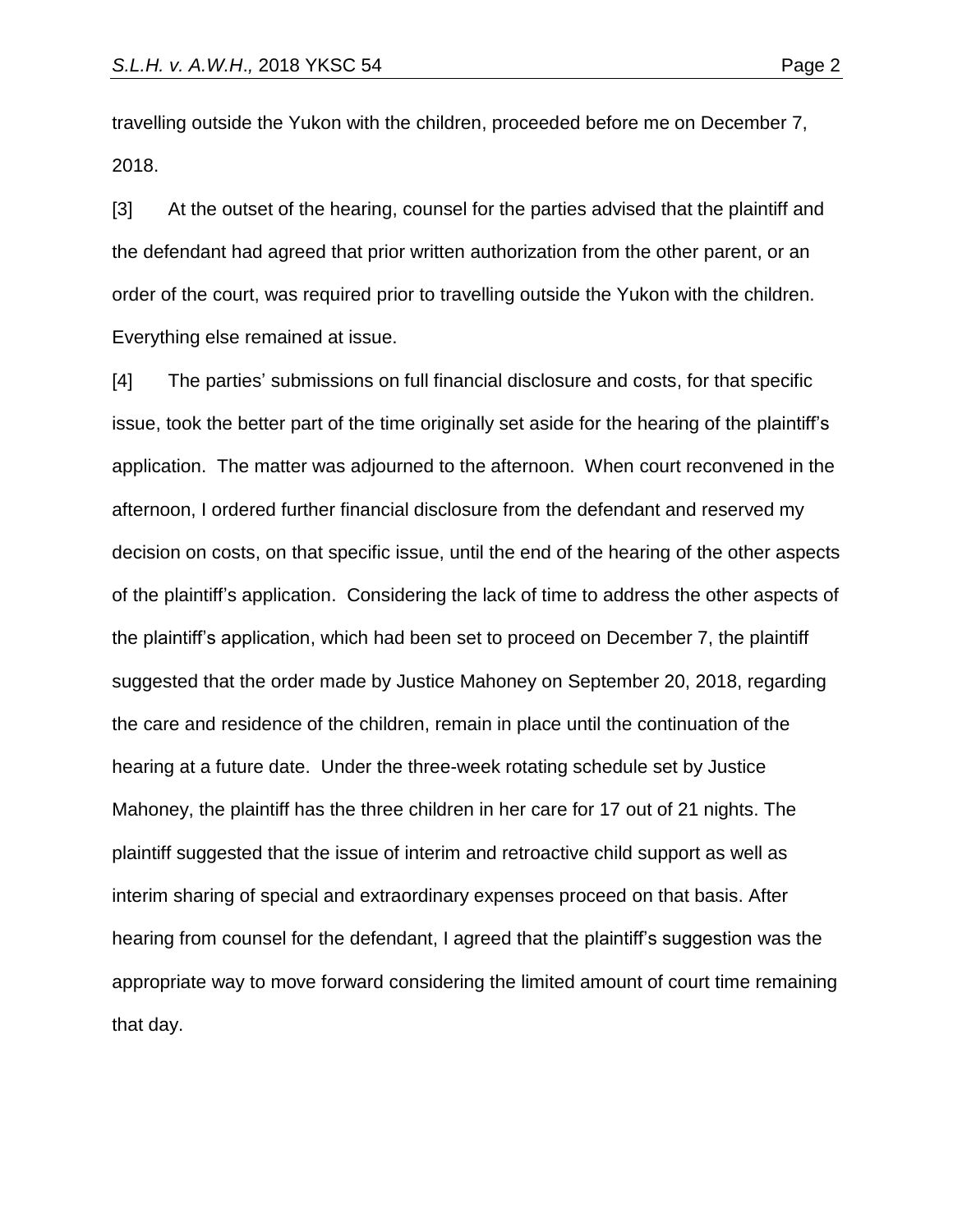#### **Child Support**

[5] The plaintiff seeks interim child support as well as retroactive child support going back to the date of separation. The plaintiff submits that she has not received any child support from the defendant since they separated. She seeks child support in accordance with the *Federal Child Support Guidelines* (the "*Guidelines*"). From April 3 to June 29, 2018, the parties continued to live in the family home, as it appears they were unable to agree on who should move out of the home or on a residential schedule for the children.

[6] From June 29 to July 5, 2018, the plaintiff resided with the children in the family home. On July 6, 2018, the defendant moved back to the family home. On August 1, 2018, the plaintiff definitively moved out of the family home. From August 1 to September 25, 2018, the parties shared care and residence of the children. The plaintiff has had primary care and residence of the children since September 20, 2018, the date of Justice Mahoney's order.

[7] The determination of the defendant's income for the purpose of calculating interim child support is the main issue between the parties. In 2009, the defendant was injured in a motor vehicle accident. Prior to that accident, the defendant had a successful chiropractic practice in Whitehorse. The defendant ceased working and closed his practice at some point after the accident and remains, to this date, unemployed. In 2016, the defendant received \$2,200,000 as a final global settlement for his personal injuries' claim arising from the motor vehicle accident. The plaintiff works full-time as a restorative dental hygienist in a dental office in Whitehorse. The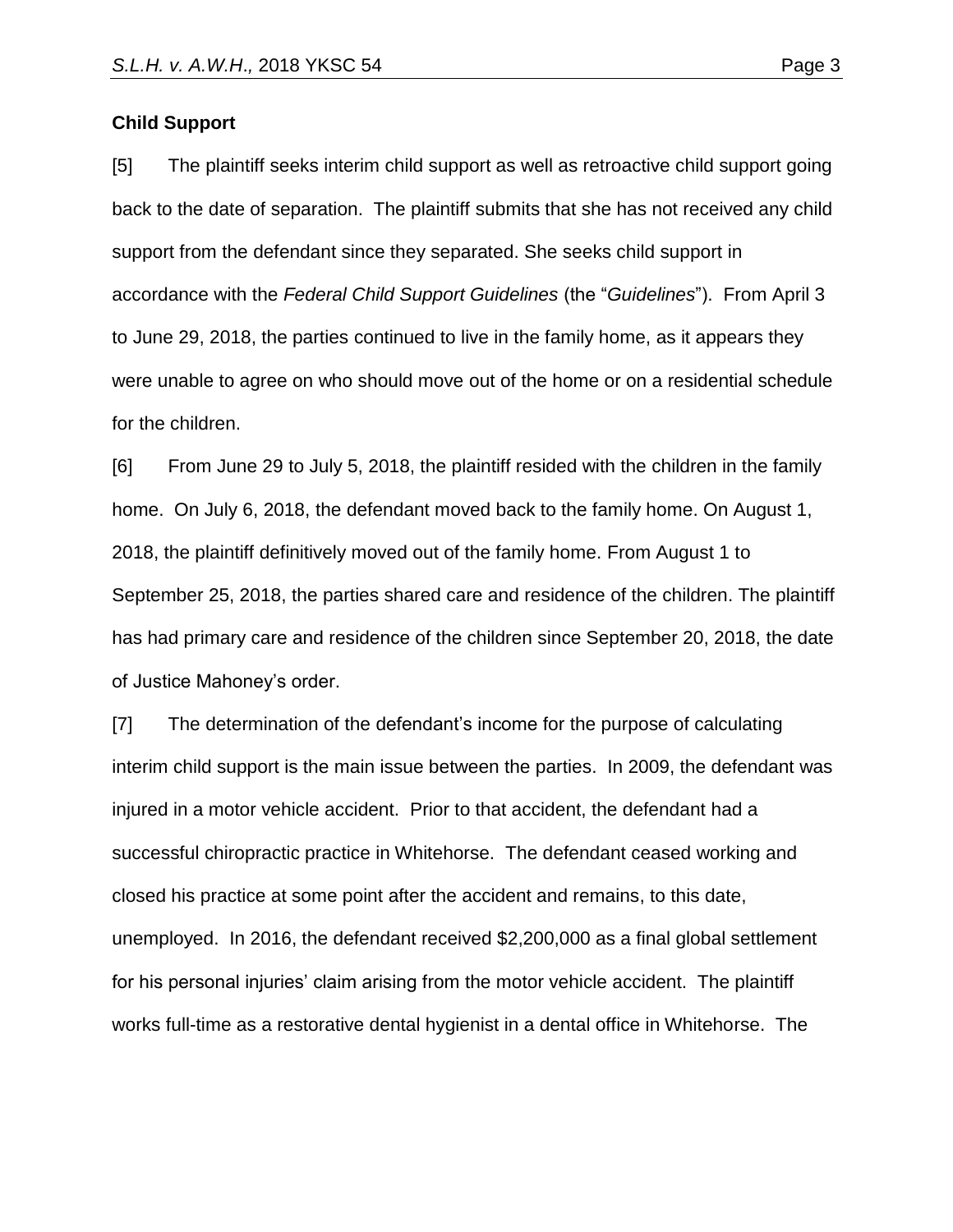financial statement she filed in this proceeding discloses, for 2018, an annual income for child support purposes of \$78,359.56.

[8] The plaintiff submits that the defendant has knowingly omitted to provide full financial disclosure and underestimated the revenues generated by the substantial financial settlement he received in 2016. The plaintiff submits that the Court should impute to the defendant an income of approximately \$145,000 in addition to his declared income based on the fact that:

- i) the defendant derives income from his investment in a company that is taxed at a lower rate pursuant to s. 19(i)(h) of the *Guidelines*;
- ii) the defendant has failed to provide income information when under a legal obligation pursuant to s. 19(1)(d) of the *Guidelines;*
- iii) the defendant could reasonably use the cabin located in Judas Creek to generate rental income pursuant to s. 19(1)(a) of the *Guidelines;* and
- iv) the defendant is intentionally unemployed pursuant to s.  $19(1)(e)$  of the *Guidelines.*

[9] Counsel for the defendant acknowledged at the hearing that the portion of the settlement that was intended to compensate the defendant for his loss of future income could be considered income for the purpose of determining child support. Counsel for the defendant also acknowledged that a significant component of the settlement constitutes compensation for the defendant's loss of income for the remainder of his career. Counsel for the defendant indicated that actuarial expert evidence is necessary in order to determine the annual income generated by the settlement. Counsel further submits that the defendant intends to retain an actuary to provide expert evidence in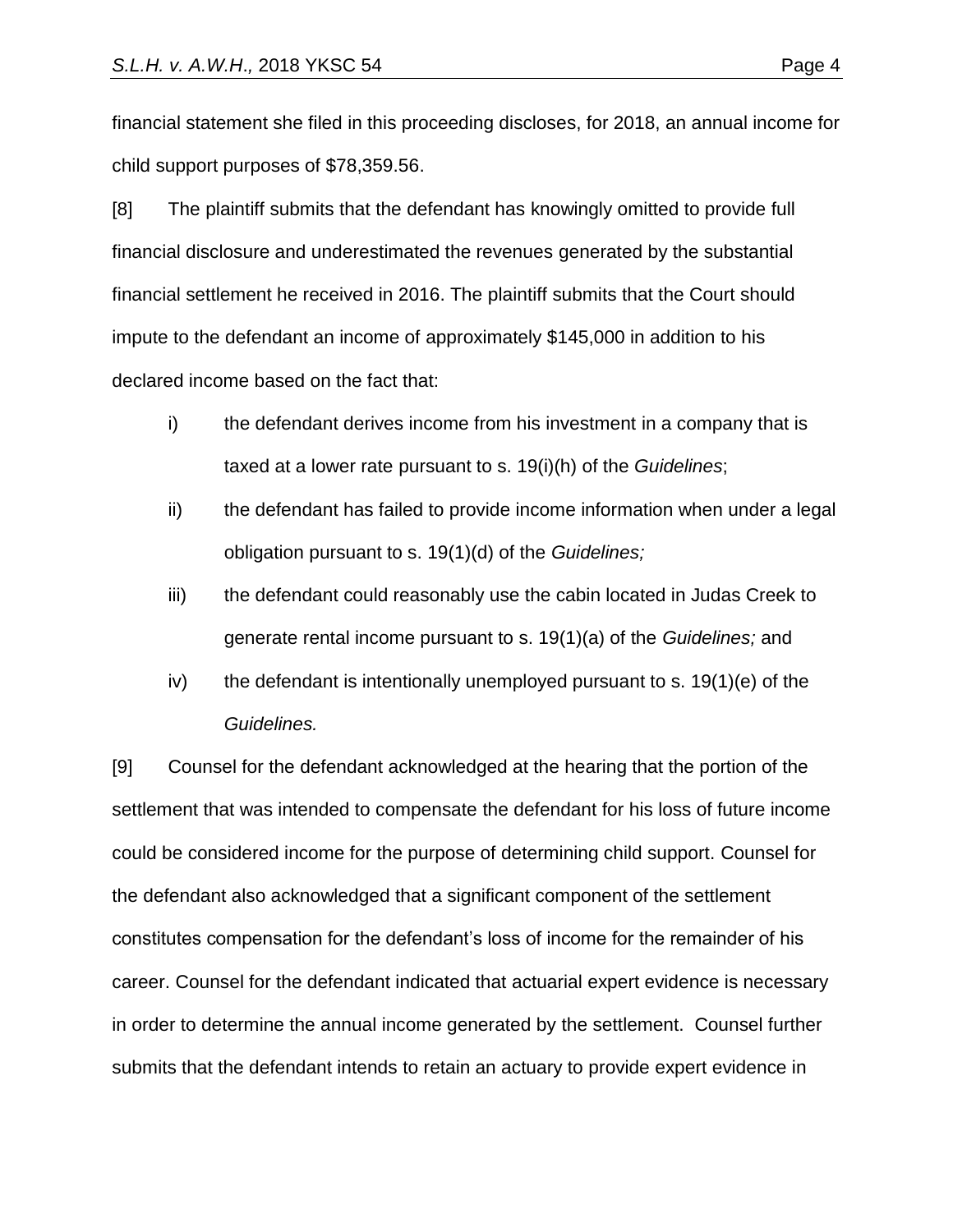that regard and that it would be prudent to adjourn this matter until such evidence is available. When questioned about the interim nature of the support sought by the plaintiff, counsel for the defendant submitted that the Court should be conservative in attempting to assess the portion of the settlement that was intended to compensate the defendant for future loss of income, as the global out of court settlement was not broken down by category of damages.

[10] Further the defendant denies having received, to date, any dividends or interests from his investment in a company. He indicates that he unwisely invested in this risky business and that he is only, at this point, trying to save the capital he invested in that company.

[11] I am cognizant of the fact that further documented evidence is required before the Court is in a position to make a final determination of the defendant's annual income. However, based on the following factors a preliminary determination of the defendant's income, on an interim basis, is necessary in order to decide whether child support is payable to the plaintiff: the parties have been separated since April 2018; the plaintiff filed her application in August 2018; the plaintiff has had primary care and residence of the three children since September 20, 2018; the defendant remains in the family home; and no child support has been paid to the plaintiff.

[12] Child support is the right of the children. Their needs cannot be set aside until the defendant provides the necessary information for a court to determine his income. This decision by no means intends to provide a full analysis of what the defendant's income is, or should be set at, considering the lack of evidence presented at the hearing regarding the defendant's financial, physical and medical situation. It is a preliminary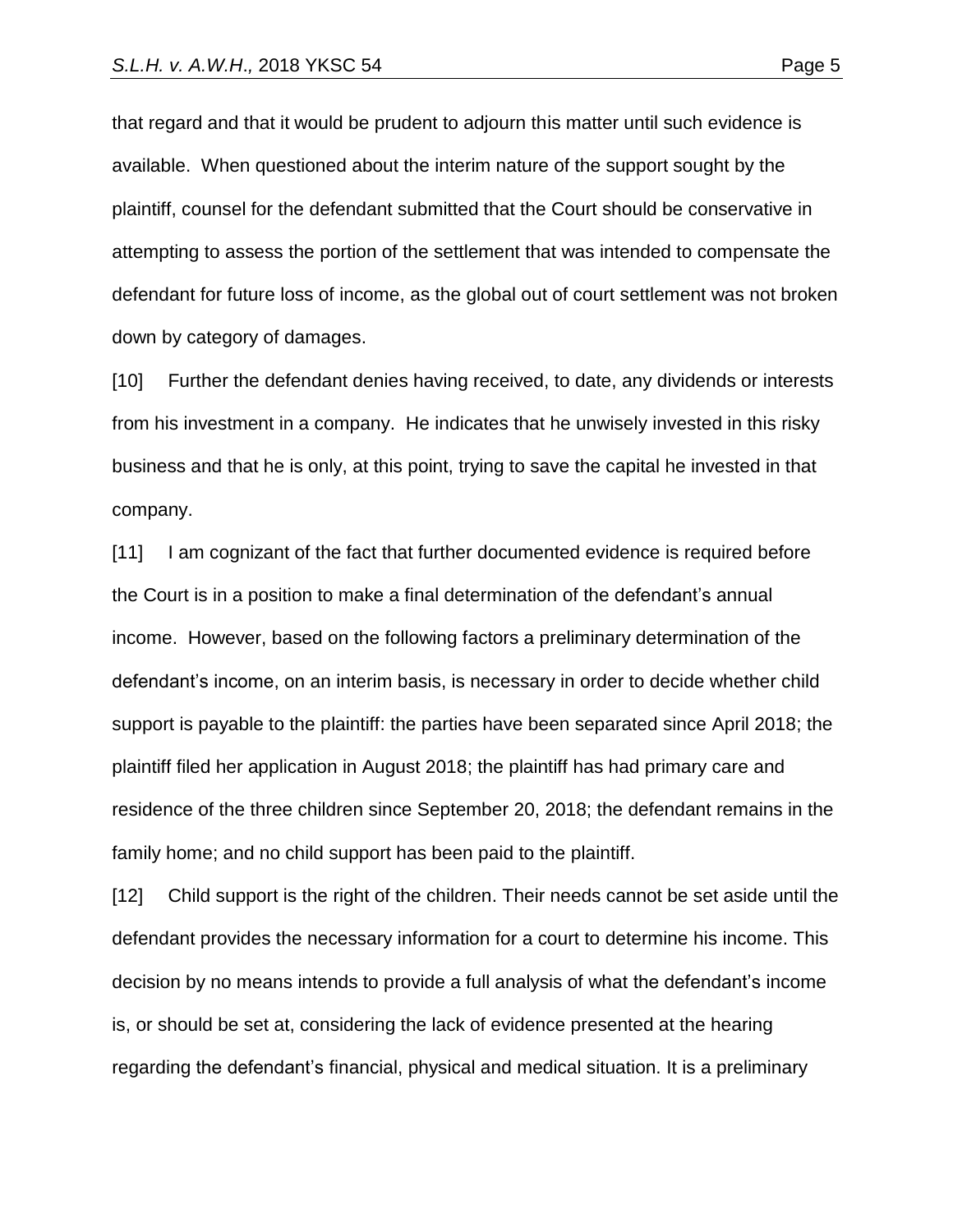assessment that may be adjusted by the Court, if necessary, once further information is presented.

#### **The settlement**

[13] As indicated, in 2016, the defendant settled his personal injuries' claim for \$2,200,000. In 2014, the defendant received a first advance payment of \$100,000. In 2015, the defendant applied for a second advance payment prior to a scheduled trial. In a reported decision prior to the final out of court settlement, Justice Veale, as he then was, found that the defendant's income rose from \$109,932 in 2006 to \$194,399 in 2009 and then fell dramatically in 2010 onwards. The defendant closed his practice in August 2013. Justice Veale noted in his decision that causation was admitted for the defendant's shoulder and knee injuries, but was disputed for the back injury. Considering the controversy, Justice Veale awarded a pre-trial advance based on his assessment of the shoulder injury alone. Justice Veale accepted that the defendant's loss of income prior to May 2010 was \$91,206. Justice Veale assessed the defendant's non-pecuniary damages for his shoulder injury at \$60,000, special damages (medical treatment) in relation to his shoulder injury at \$19,131.96, and disbursements for his shoulder injury at \$13,601.55. Justice Veale concluded that there was no possibility that the assessment of damages would be less than \$184,000 for the loss of past income and the non-pecuniary damages for the shoulder injury alone. Justice Veale then ordered that an advance payment of \$84,000 be made to the defendant.

[14] It seems reasonable to assume that Justice Veale's decision was taken into consideration, by the parties to that litigation, in arriving at a settlement. Based on his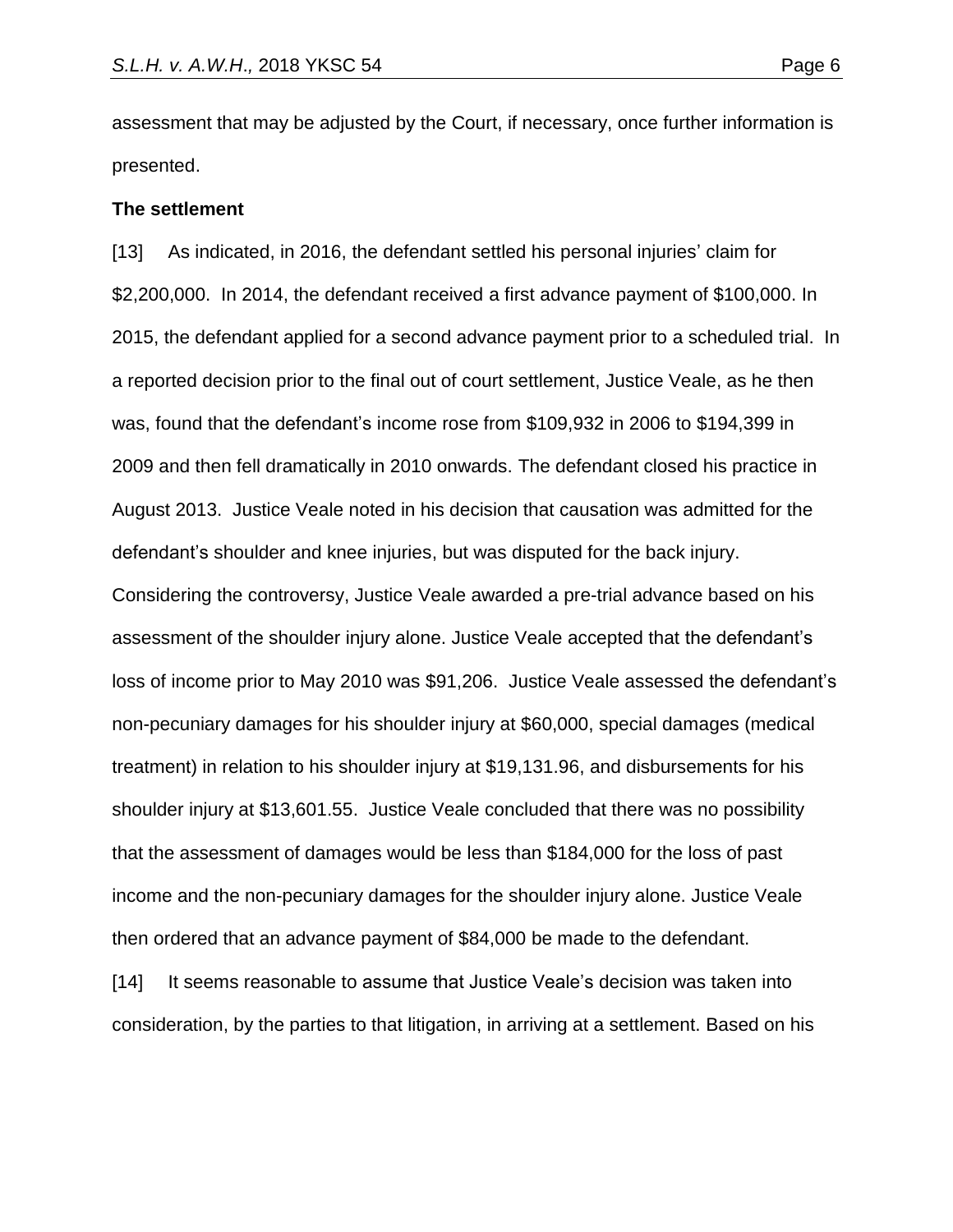decision and on the total settlement amount, I am satisfied that a sum of approximately \$300,000 encompasses the defendant's special damages.

[15] The defendant would have also been entitled to non-pecuniary damages for his injuries. Damages for non-pecuniary loss in cases of permanent physical injuries are comprised of pain and suffering, loss of amenities in life, and loss of expectation in life. [16] In 1978, the Supreme Court of Canada set an upper limit for the award of nonpecuniary damages at \$100,000 (*Andrews v. Grand & Toy Alberta Ltd*.*,* [1978] 2 [S.C.R.](https://advance.lexis.com/search/?pdmfid=1505209&crid=ed8b0ade-4378-43ab-a96b-534bcd7f3e5c&pdsearchterms=Lindal+v.+Lindal%2C+%5B1981%5D+2+S.C.R.+629&pdicsfeatureid=1517129&pdstartin=hlct%3A1%3A11&pdtypeofsearch=searchboxclick&pdsearchtype=SearchBox&pdqttype=and&pdpsf=%3A%3A1&pdquerytemplateid=&ecomp=gpct9kk&earg=pdpsf&prid=b32954a9-bf9e-42c8-bf24-059bd11ed701) [229\]](https://advance.lexis.com/search/?pdmfid=1505209&crid=ed8b0ade-4378-43ab-a96b-534bcd7f3e5c&pdsearchterms=Lindal+v.+Lindal%2C+%5B1981%5D+2+S.C.R.+629&pdicsfeatureid=1517129&pdstartin=hlct%3A1%3A11&pdtypeofsearch=searchboxclick&pdsearchtype=SearchBox&pdqttype=and&pdpsf=%3A%3A1&pdquerytemplateid=&ecomp=gpct9kk&earg=pdpsf&prid=b32954a9-bf9e-42c8-bf24-059bd11ed701); *Arnold v. Teno*, [1978] 2 [S.C.R.](https://advance.lexis.com/search/?pdmfid=1505209&crid=ed8b0ade-4378-43ab-a96b-534bcd7f3e5c&pdsearchterms=Lindal+v.+Lindal%2C+%5B1981%5D+2+S.C.R.+629&pdicsfeatureid=1517129&pdstartin=hlct%3A1%3A11&pdtypeofsearch=searchboxclick&pdsearchtype=SearchBox&pdqttype=and&pdpsf=%3A%3A1&pdquerytemplateid=&ecomp=gpct9kk&earg=pdpsf&prid=b32954a9-bf9e-42c8-bf24-059bd11ed701) 287; *Thornton v. Board of School Trustees of School District No. 57 (Prince George)*, [1978] 2 [S.C.R.](https://advance.lexis.com/search/?pdmfid=1505209&crid=ed8b0ade-4378-43ab-a96b-534bcd7f3e5c&pdsearchterms=Lindal+v.+Lindal%2C+%5B1981%5D+2+S.C.R.+629&pdicsfeatureid=1517129&pdstartin=hlct%3A1%3A11&pdtypeofsearch=searchboxclick&pdsearchtype=SearchBox&pdqttype=and&pdpsf=%3A%3A1&pdquerytemplateid=&ecomp=gpct9kk&earg=pdpsf&prid=b32954a9-bf9e-42c8-bf24-059bd11ed701) 267). In 2016, considering inflation, (*Lindal v. Lindal* [1981], 2 S.C.R. 629 at pg. 641) that limit would have been around \$350,000.

[17] There is little evidence before me regarding the extent of the defendant's permanent injuries to his shoulder, back and knee. Considering the fact that in 2015 Justice Veale estimated the defendant's non-pecuniary damages for his shoulder alone at \$60,000, I am prepared to find, on an interim basis, that the defendant may have received up to \$350,000 for non-pecuniary damages as part of his settlement. [18] After deducting, from the global settlement amount of \$2,200,000, the defendant's legal fees and disbursements, as well as his advances totalling \$184,000, the defendant received \$1,661,626.77. From that amount, the defendant paid \$30,000 to Yukon Health to account for the health care he received as a result of the motor vehicle accident.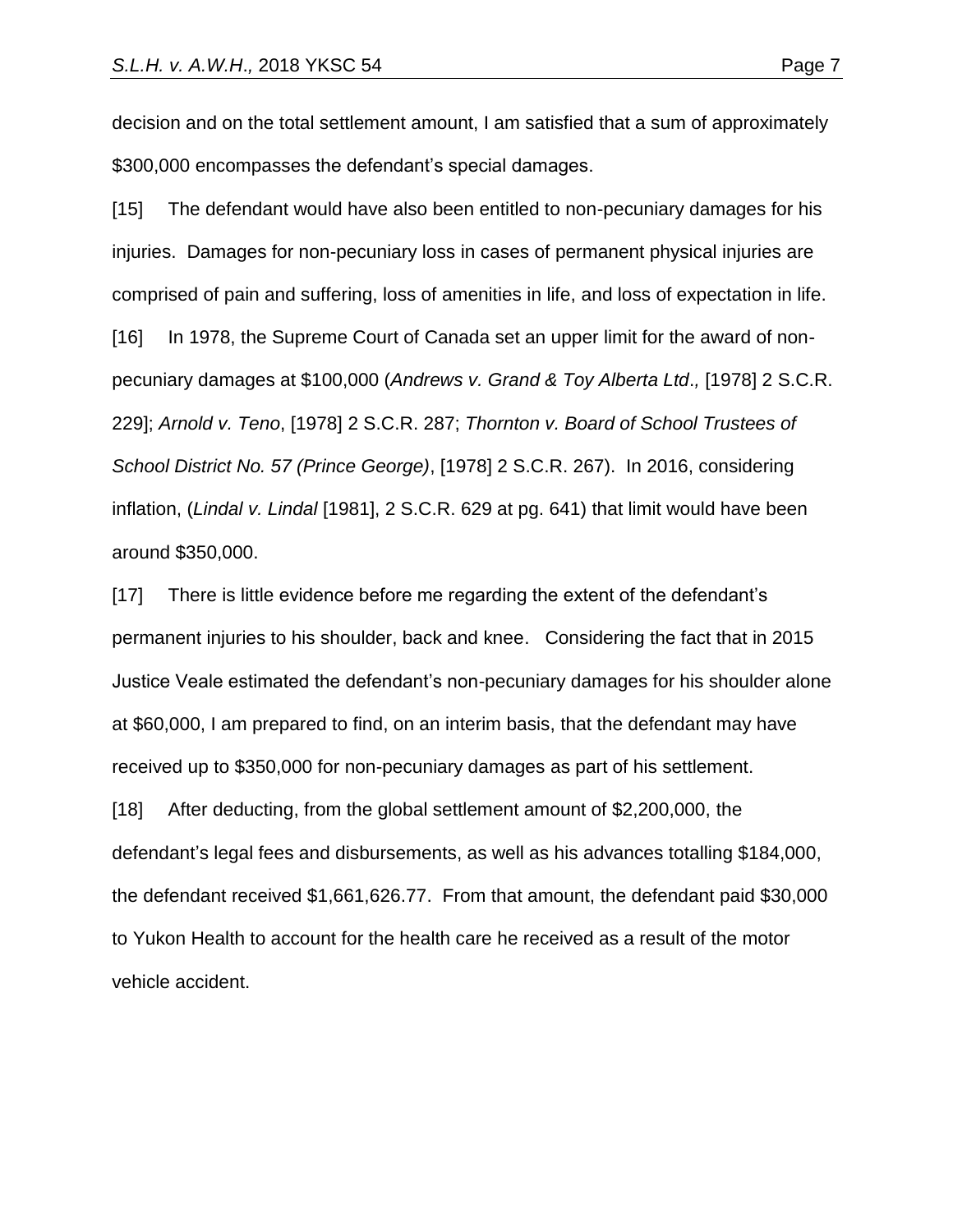[19] After deducting the estimated \$350,000 for non-pecuniary damages, \$116,000, which represents the remainder of the estimated amount for special damages, and the \$184,000 advance the defendant received, the remaining amount is \$1,165,626.77.

[20] Considering the different heads of damages the defendant could have expected compensation for, I am prepared to conclude that this amount represents a conservative assessment of the amount the defendant received for his future loss of income. This amount also represents approximately 50% of the defendant's global settlement.

[21] The defendant was 41 years old when he received his settlement. I am prepared to accept the defendant's submissions that the amount he received was meant to replace his loss of future income for the remainder of his career up to the point of retirement or 65 years old. Without taking into account any interest the defendant would be expected to garner over time on the principal amount - as there is no actuarial expert evidence before me - this results in an annual income of \$48,567.78 per year.

#### **The Defendant's investments in a company**

[22] The defendant invested one million dollars of his settlement into a company that I will refer to as company "ABC". The plaintiff and the defendant have opposing views regarding the nature of the payments he has so far received from that company as a result of his initial investment. The plaintiff qualifies the payments as dividends or interest, whereas the defendant, relying on the Share Purchase Agreement he entered into with ABC on February 22, 2018, submits that the amounts he has so far received from the company are simply repayments of his initial investment. According to the defendant, his investment in ABC has yet to generate any revenue. The defendant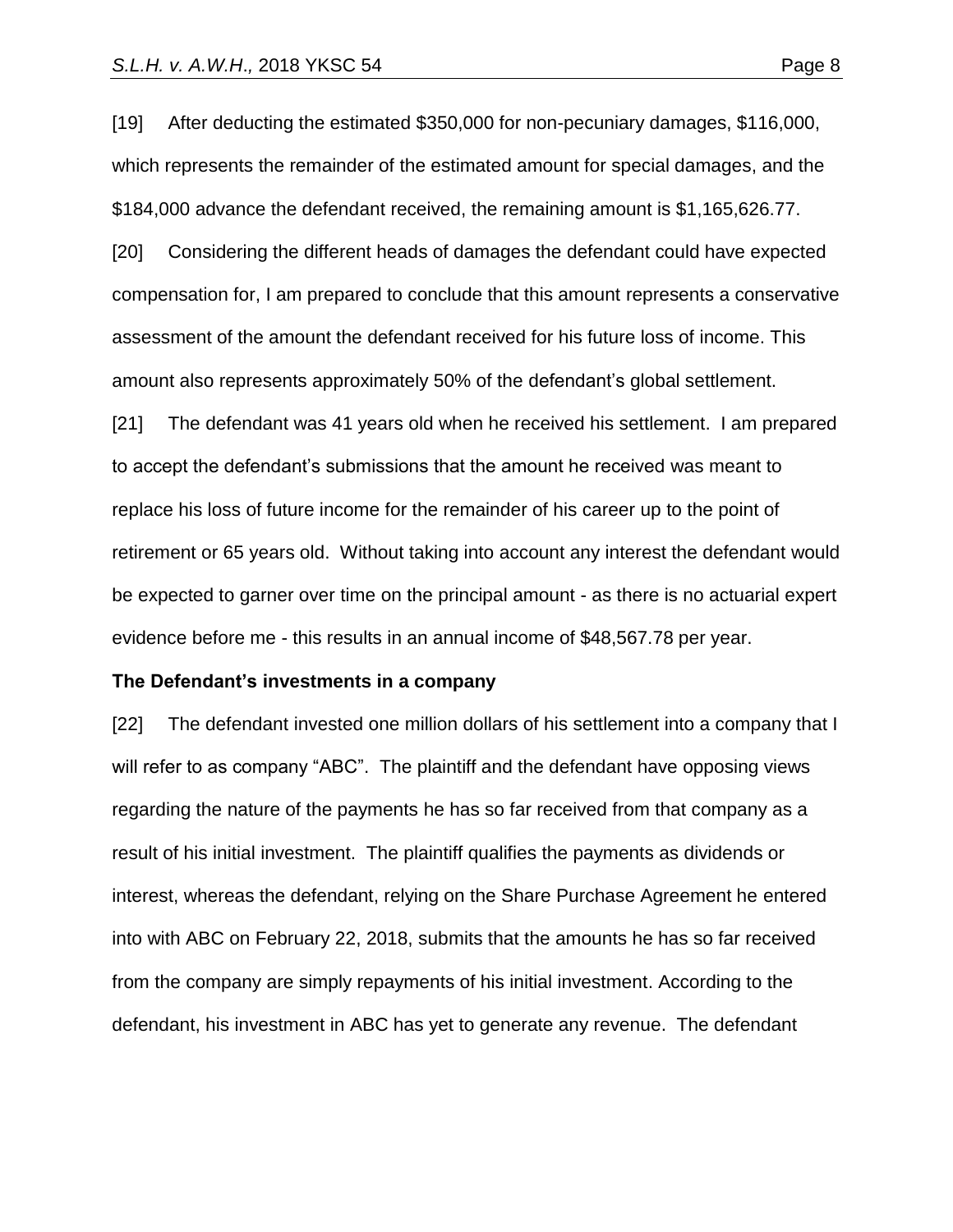further submits that he may end up incurring a substantial loss considering the financial difficulties the company appears to be in.

[23] Since February 22, 2018, the defendant is no longer a director of ABC. However, he remains a shareholder of that company. On December 7, 2018, I ordered the defendant to disclose to the plaintiff a number of financial documents in relation to ABC. I also ordered that he request from the company a number of financial documents including its financial statements for the past three years. Without those documents, it is difficult to assess the financial situation of ABC. It is also difficult to assess whether the defendant's investment in ABC has generated any revenues. The defendant has described ABC as a risky start-up business. He further indicated in one of his affidavits that he was advised by legal counsel that it is unlikely that the he will ever be repaid his one million dollar investment. Further, the defendant states that he never received any form of payment from ABC prior to negotiating the "buy-out" or Share Purchase Agreement of February 22, 2018. Based solely on that agreement, it appears that the defendant could expect a profit of \$300,000 if ABC is in a financial position to redeem his shares in one year. If it takes two years, the profit would amount to \$500,000. If reimbursement was received in more than two years, the profit would amount to \$800,000. The defendant's evidence is to the effect that he did receive \$100,000 in repayment from ABC on March 1, 2018. On April 30, 2018, he received another payment in the amount of \$17,836.40. On July 24, 2018, he received \$60,000 as per the payment schedule set out in the share purchase agreement. However, as of the date of the hearing, the defendant indicated that he had yet to receive the payment scheduled for the end of October 2018. Considering the uncertainty at this point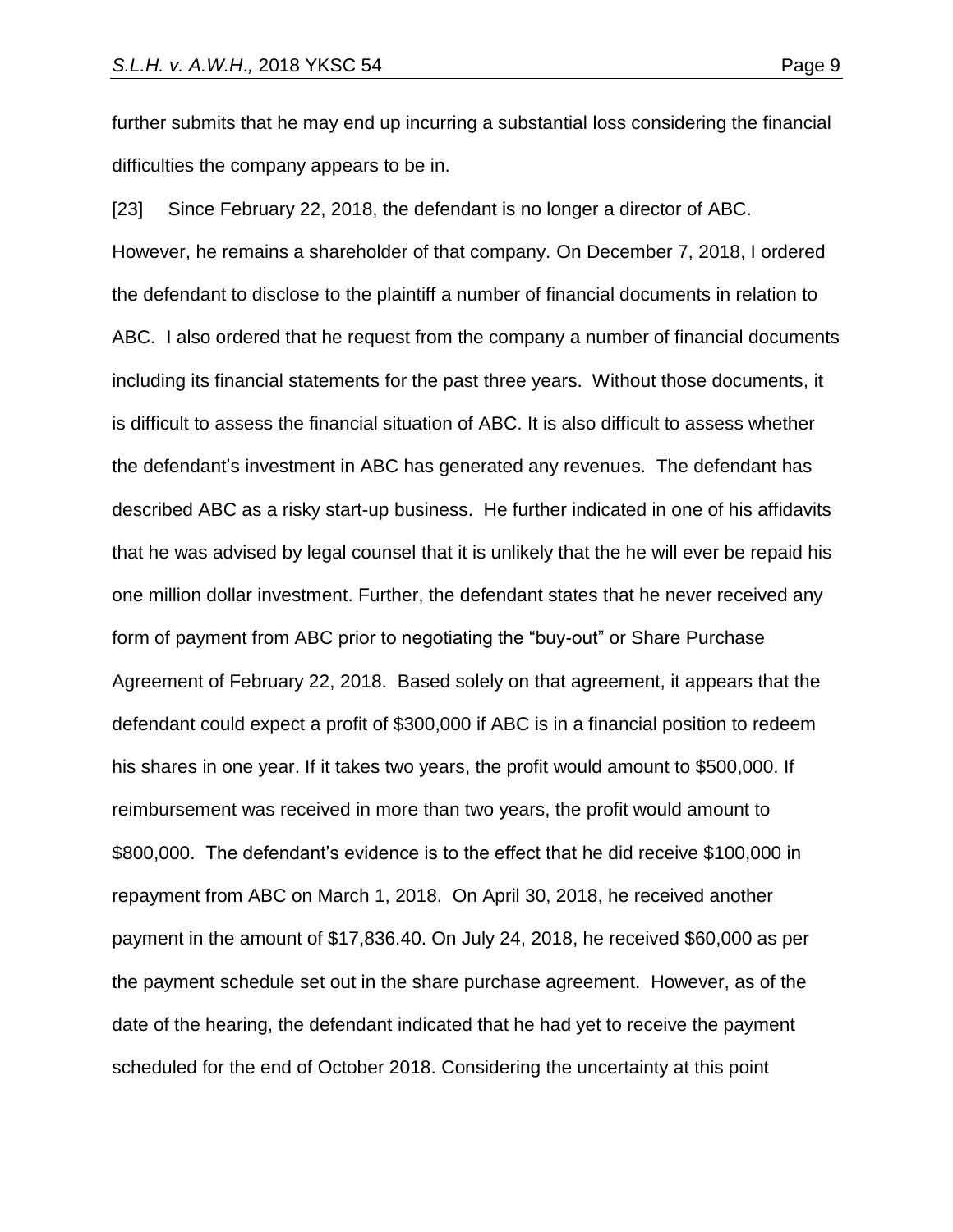surrounding the nature of the defendant's investment in ABC and its possible return, I am not prepared to conclude, as submitted by the plaintiff, that the payments received from ABC and totalling \$177,836.40 constitute income. For that reason, I am not prepared, at this point, to impute any income to the defendant pursuant to s. 19(1)(h) of the *Guidelines*.

#### **Failure to provide income information**

[24] Pursuant to s. 19(1) (f) of the *Guidelines*, the Court may impute such amount of income as it considers appropriate when the spouse has failed to provide income information when under a legal obligation to do so. The plaintiff submits that additional income should be imputed to the defendant as a result of his failure to disclose relevant financial information as per the *Rules of Court* and Justice Mahoney's Order. Though still incomplete, the defendant has provided substantial financial disclosure since the last case management conference of November 26, 2018. He has also indicated his intention to fully comply with the order for financial disclosure I made on December 7, 2018. I am therefore not prepared, at this stage of the proceedings, to impute additional income to the defendant for failing to provide his income information.

#### **Rental income**

[25] The defendant submits that his 2018 rental income totals \$25,100. The defendant also submits that his rental expenses amount to \$1,300 a month. This includes his monthly line of credit payments of \$521 for the property as well as payments for home insurance, property taxes and utilities. I recognize that municipal taxes, home insurance and line of credit are expenses typically incurred by homeowners. However, the defendant did not provide any receipts to support his claim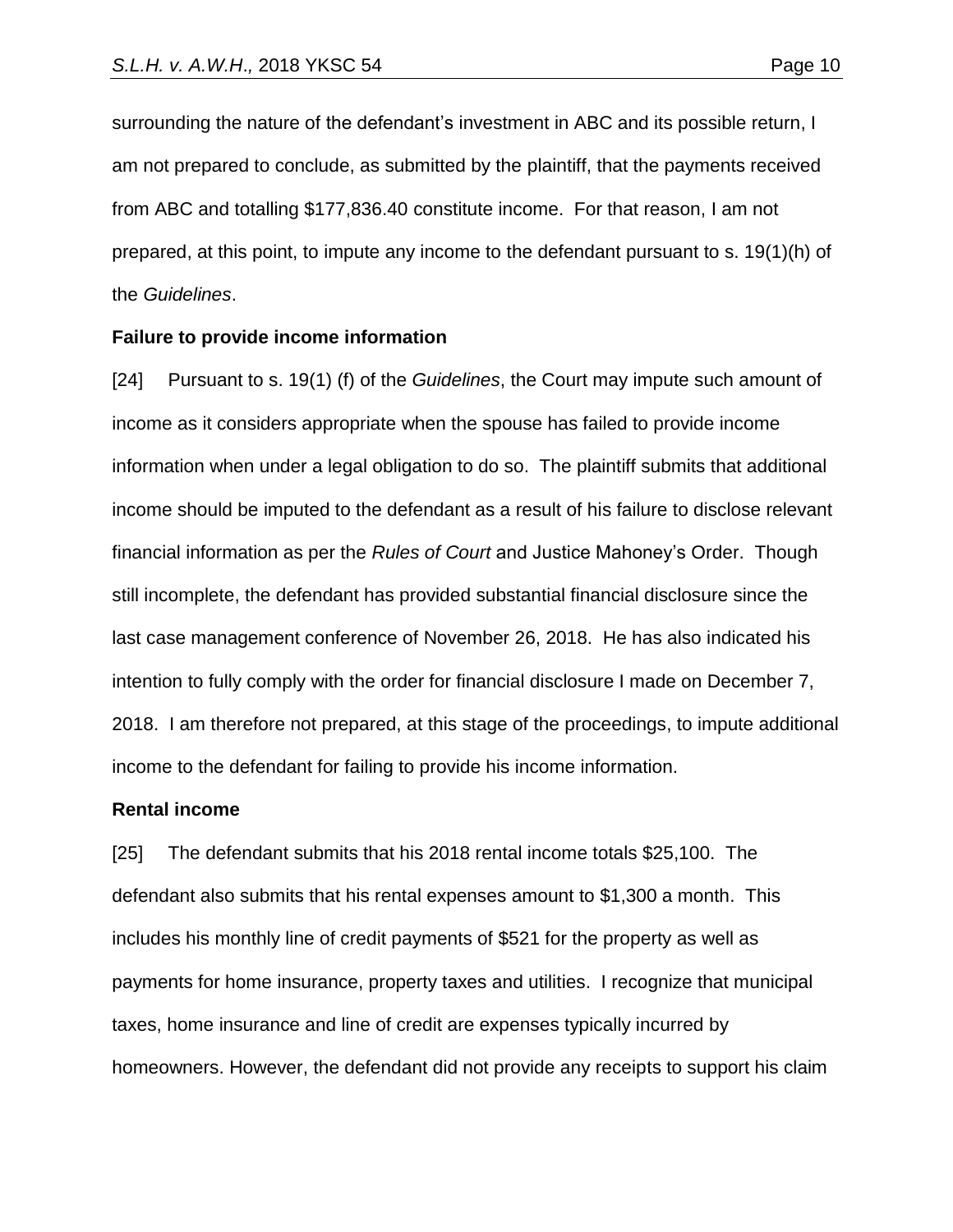[26] The defendant also submits that only one-half of the rental income should be imputed to him because the plaintiff claims that she is entitled to 50% of that income. As the defendant has retained the entire amount of rental income to date, I find that the full amount should be imputed to him.

[27] I am not prepared to impute any rental income to the defendant for the recreational property located in Judas Creek pursuant to s. 19(1)(a) of the *Guidelines*, as the plaintiff's own evidence reveals that the property is not in renting condition.

### **Intentional under-employment**

[28] The plaintiff submits that the defendant, despite his permanent disability, is intentionally unemployed and that income should be imputed to him pursuant to s. 19(1)(a) of the *Guidelines*.

[29] The defendant acknowledged that he is capable of working, but has decided not to as he wishes to be a stay at home father for his children.

[30] In determining whether to impute income to the defendant, the Court must consider his capacity to earn in light of factors such as his employment history, age, education, skills, health, available employment opportunities and the standard of living enjoyed during the marriage. The Court must consider what is reasonable in the circumstances.

[31] A parent has a duty to seek employment when he or she is able to work. As stated by the British Columbia Court of Appeal in *Van Gool v. Van Gool*, [1998] B.C.J. No. 2513, at para. 30: "it is no answer for a person liable to support a child to say he is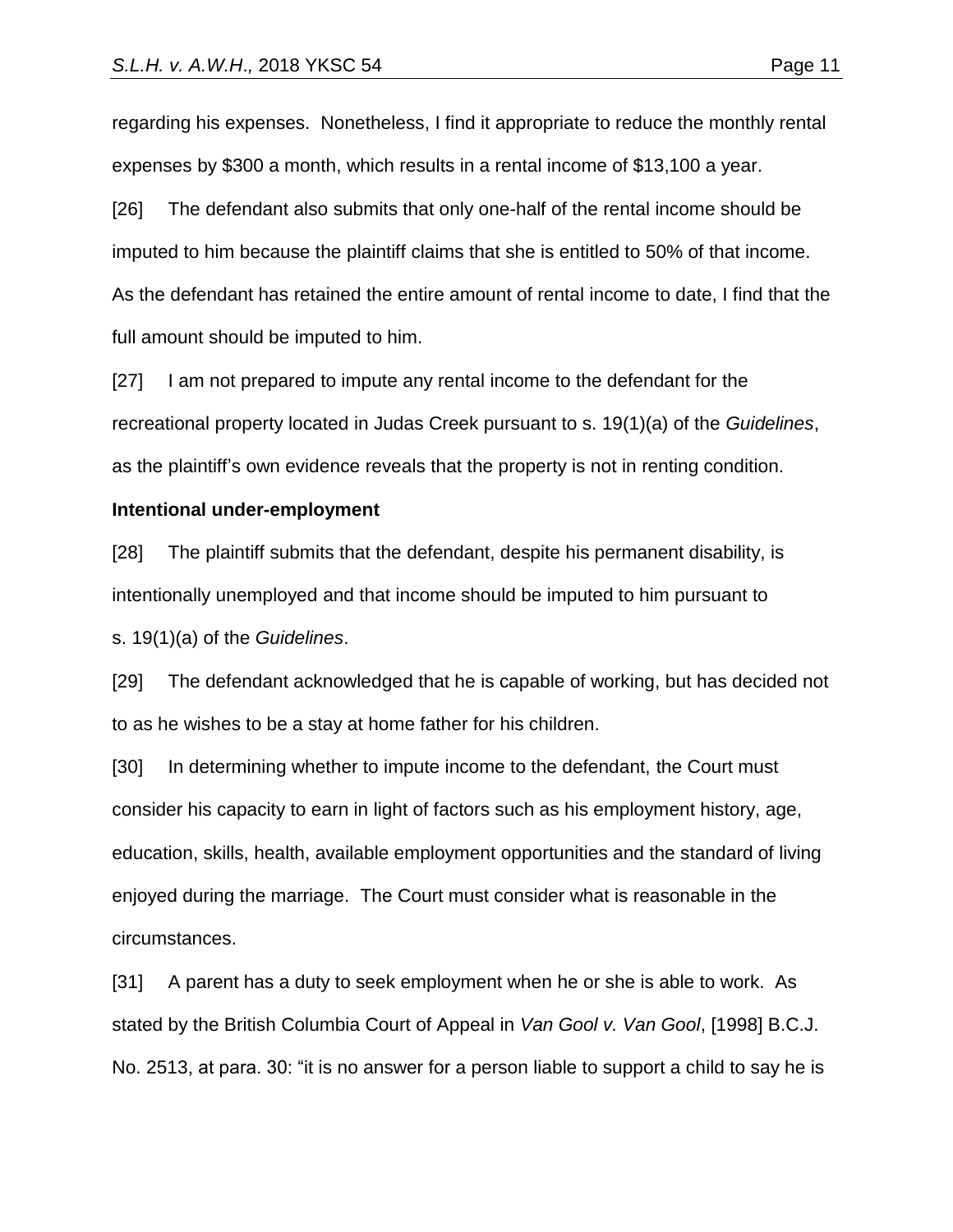unemployed and does not intend to seek work or that his potential to earn income is an irrelevant factor. …"

[32] The defendant is in his forties. He holds a university degree, having been trained as a chiropractor. He had his own successful chiropractic practice in Whitehorse until he was permanently injured in a motor vehicle accident in 2009. He stopped working in 2013 and has not worked since this time.

[33] The evidence regarding the defendant's health is somewhat contradictory. On the one hand there is evidence showing that the defendant suffers from chronic pain, and that, according to a text message he sent to the plaintiff on May 8, 2018,: "his 'functional time' (the time I can be up from laying and minimizing my pain)", is somewhat limited. Further, from July 2017 to mid-February 2018, three applications for childcare subsidies were filled out by the defendant's family doctor. One of the applications states that the defendant has "permanent disability and is unable to care for his children." The defendant also acknowledged at para. 10 of his third affidavit that his health issues prevent him from parenting on a typical full-time basis.

[34] However, the defendant also indicates in his affidavits that his permanent disability does not "prevent him from doing any specific parenting task even though he cannot hop on his left leg or run for long distances". The defendant also acknowledges that his challenges are more about fatigue and tolerance to chronic pain, which affect the duration he is able to perform activities (defendant's Affidavit #3 para. 102).

[35] On the other hand, the defendant has indicated in his third affidavit at paras. 104 to 107, that he is slowly weaning himself of a number of his prescribed medications. He attributes the extreme fatigue he used to feel to one of the medications he gradually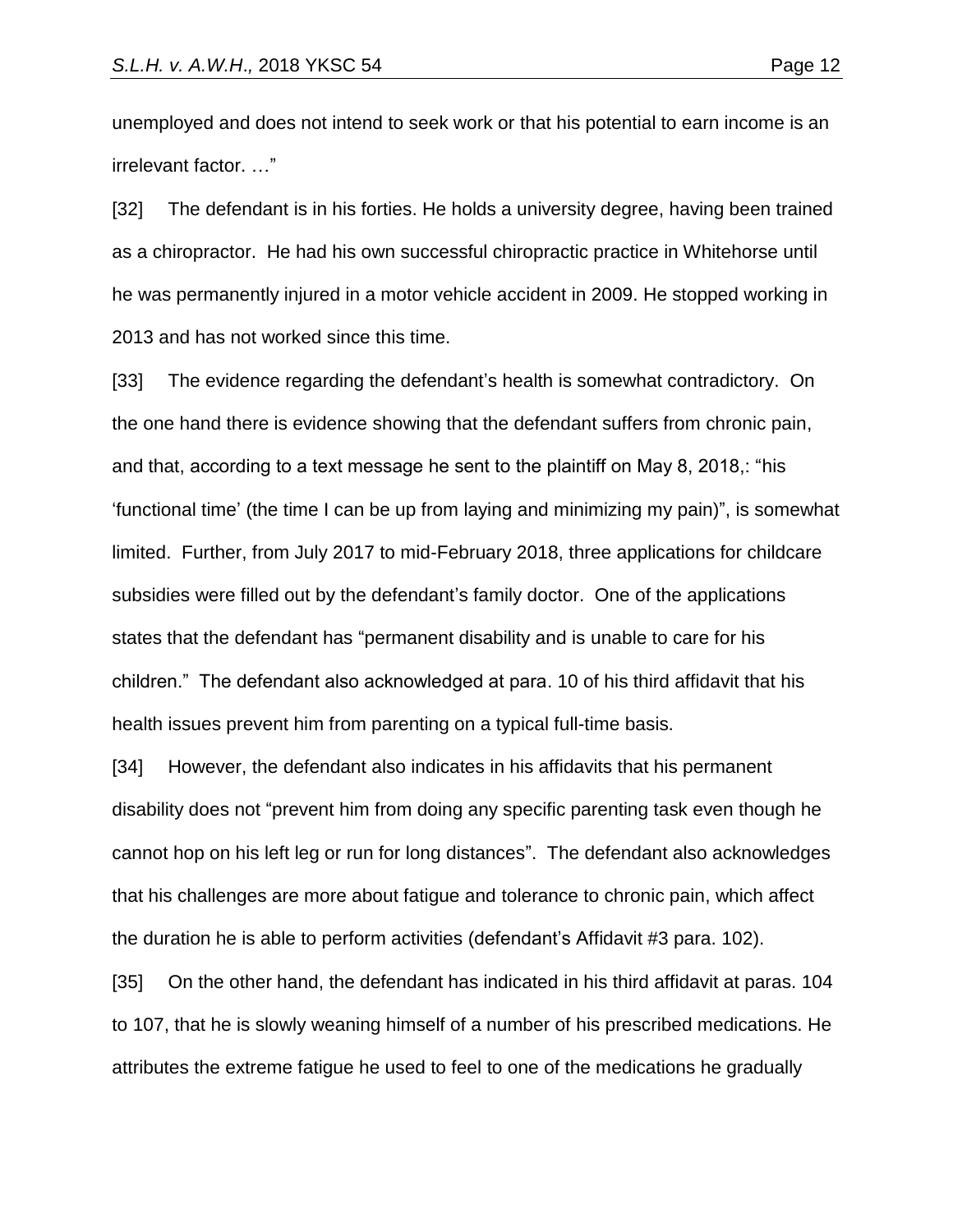stopped taking. He also indicates that: "his disability and overall function have evolved overtime in a positive way".

[36] Further, in one of the texts the defendant sent to the plaintiff earlier this year, he indicated that although he is able to care for the children, he cannot do so on his own, in addition to engaging them mornings, evenings and nights. However, the defendant filed a letter from his family physician stating that the defendant could parent safely and effectively on a day on day off schedule.

[37] From the evidence adduced in this proceeding, I find that while the defendant's health does not appear to allow him to work regular or long hours, he is capable of working on a part-time basis. I also conclude, from the evidence filed by the plaintiff concerning employment opportunities with the Yukon Workers' Compensation Health and Safety Board, that there is suitable employment available to him.

[38] Considering the defendant's level of education and his prior employment, the salary range of between \$69,000, for a policy analyst hearing officer, to \$94,000, for a adjudicator, with the Yukon Workers' Compensation Health and Safety Board is reasonable. Having concluded that the defendant is capable of working on a part-time basis, but taking into account that he has been out of the employment market for five years, I am prepared to impute to the defendant an additional part-time income at the lower end of the salary range of \$30,000 per year.

[39] The imputed income of the defendant for child support purposes is therefore of \$91,667.78.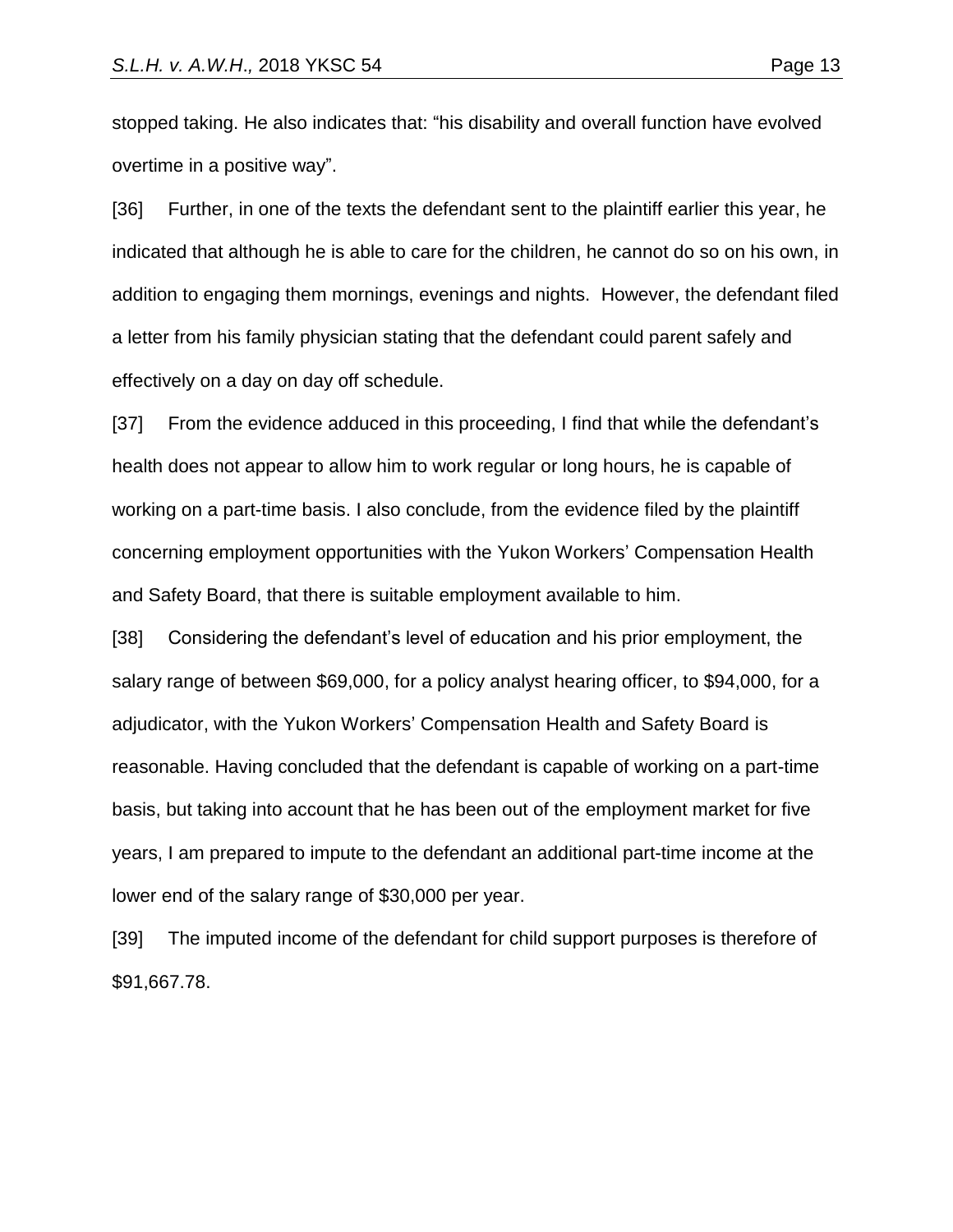#### **Retroactive child support**

[40] Except for a period of about a week (June 29, 2018 to July 6, 2018), the parties, while separated, lived under the same roof from April 3 to August 1, 2018. The evidence is unclear on how the parties shared their daily living expenses during that period of time. The evidence is therefore insufficient for me to conclude that the defendant should pay retroactive child support to the plaintiff for that period of time.

[41] For the period between August 1 to September 30, 2018, I find that based on the defendants' imputed income of \$91,667.78, he should pay retroactive child support to the plaintiff in the amount of \$ 3,651.24. Based on the plaintiff's income of \$78,359.56, I find that the plaintiff should pay retroactive child support to the defendant in the amount of \$3,133.82, which results in a set off amount of \$517.44 that the defendant shall pay to the plaintiff on or before January 31, 2019.

[42] The plaintiff has had primary care and residence of the children since September 20, 2018. I find that the defendant should pay retroactive child support from October 1, 2018 to November 30, 2018. Based on the defendant's income of \$91,667.78, I find that the defendant owes the plaintiff \$3,651.24 in retroactive child support for that period of time. That amount should be paid in full to the plaintiff by January 31, 2019.

[43] Starting December 1, 2018, the defendant shall also pay to the plaintiff \$1,825.62 per month in interim child support. The child support for December 2018 is payable forthwith. Child support is payable every month thereafter on the first of each month.

#### **Special and extraordinary expenses**

[44] The plaintiff seeks equal sharing between the parties of the costs of special and extraordinary expenses of the children, including daycare, as she works full-time as a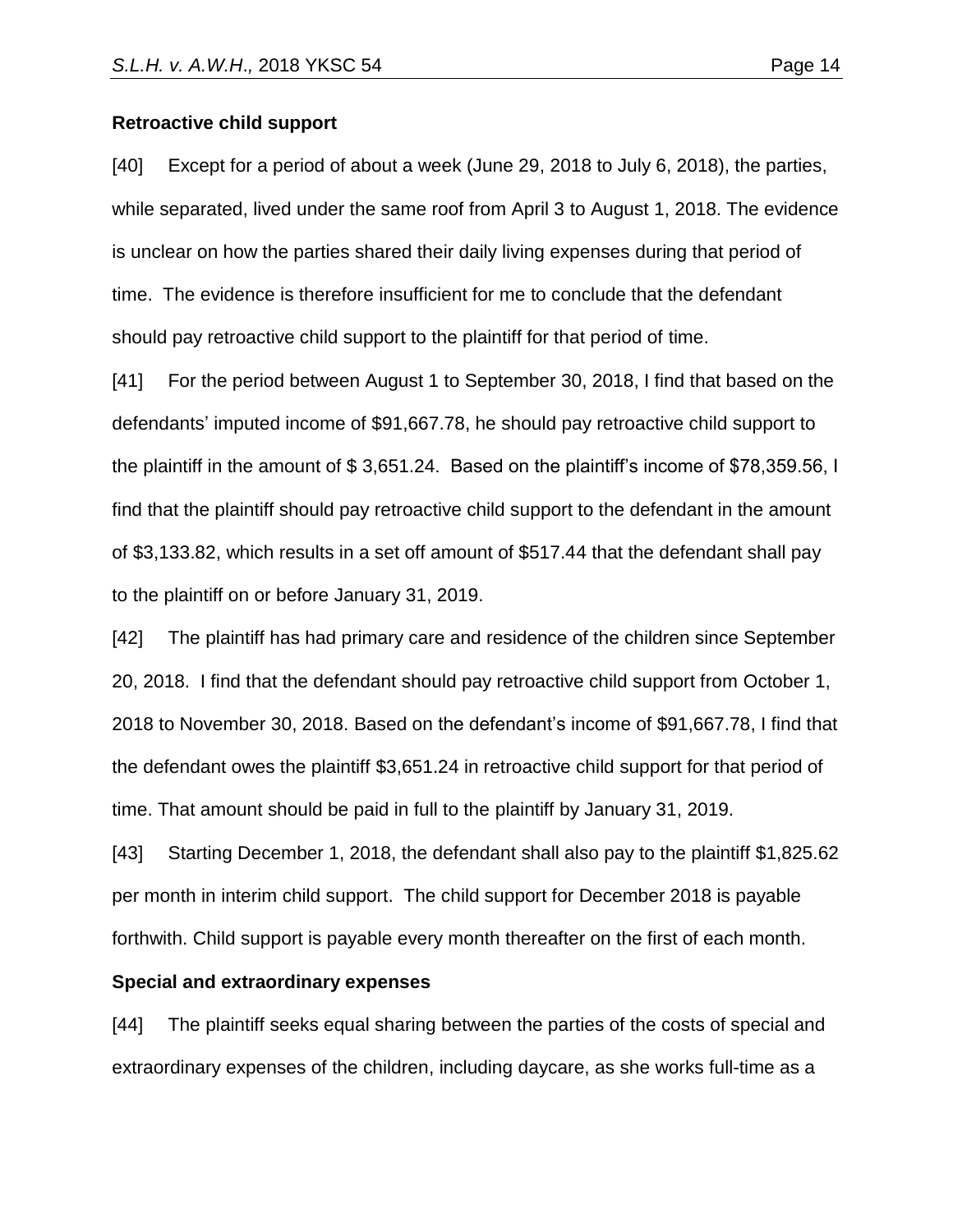dental hygienist in a dental clinic in Whitehorse. She also seeks retroactive payment for half the costs of childcare she incurred from the date of separation, April 3 to August 30, 2018, as well as for the month of December 2018.

[45] The plaintiff solely paid for the daycare fees of \$6,083 for the three children for the months of April through December 2018. The defendant paid half of the daycare fees in the amount of \$1,425 for the month of September 2018.

[46] On September 20, 2018, Justice Mahoney ordered the defendant to pay one-half of the costs of child care, after the child care subsidy had been applied, for the months of October and November 2018. The defendant paid his half of the childcare fees as ordered by Justice Mahoney.

[47] However, as of December 7, 2018, the defendant had not paid any childcare fees for the month of December 2018.

[48] Paragraph 7(2) of the *Guidelines* provides that special and extraordinary expenses of the children are shared by the parents in proportion of their respective incomes.

[49] I have not been provided with a reason why the defendant should not be required to pay for one-half of the costs of childcare. I have also not been provided with a reason why he should not be ordered to pay for one-half of the costs of childcare incurred by the plaintiff between April and August 2018.

[50] I find that it is appropriate in the circumstances to order on an interim basis that the defendant pay for one-half of the special and extraordinary expenses of the children. This includes payment of one-half of the costs of childcare, after the childcare subsidy has been applied, starting on December 1, 2018, and the first of every month thereafter.